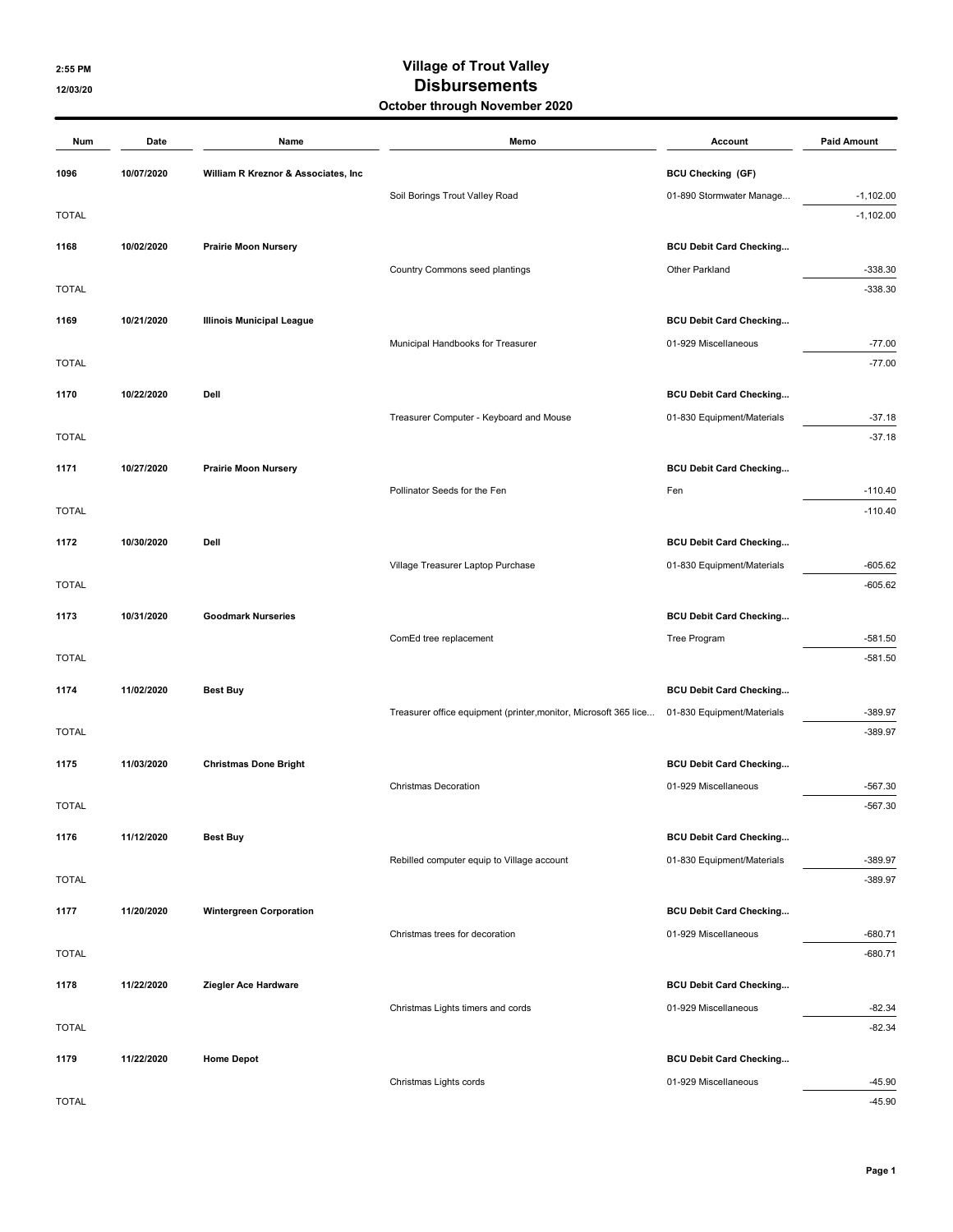## 2:55 PM Village of Trout Valley 12/03/20 **Disbursements** October through November 2020

| Num          | Date       | Name                                | Memo                                             | Account                        | <b>Paid Amount</b>     |
|--------------|------------|-------------------------------------|--------------------------------------------------|--------------------------------|------------------------|
| 1180         | 11/22/2020 | Ziegler Ace Hardware                |                                                  | <b>BCU Debit Card Checking</b> |                        |
|              |            |                                     | Christmas Lights cords                           | 01-929 Miscellaneous           | $-90.69$               |
| <b>TOTAL</b> |            |                                     |                                                  |                                | $-90.69$               |
| 1181         | 11/22/2020 | <b>Home Depot</b>                   |                                                  | <b>BCU Debit Card Checking</b> |                        |
|              |            |                                     | Christmas lights project                         | 01-929 Miscellaneous           | $-26.91$               |
| <b>TOTAL</b> |            |                                     |                                                  |                                | $-26.91$               |
| 1182         | 11/23/2020 | <b>Prairie Moon Nursery</b>         |                                                  | <b>BCU Debit Card Checking</b> |                        |
|              |            |                                     | Seed for Fen                                     | Fen                            | $-155.40$              |
| <b>TOTAL</b> |            |                                     |                                                  |                                | $-155.40$              |
| 9200         | 10/01/2020 | <b>FastSigns of Carpentersville</b> |                                                  | <b>BCU Checking (GF)</b>       |                        |
|              |            |                                     | Marina Project sign                              | 01-830 Equipment/Materials     | $-93.86$               |
| <b>TOTAL</b> |            |                                     |                                                  |                                | $-93.86$               |
| 9201         | 10/03/2020 | <b>Trout Valley Association</b>     |                                                  | <b>BCU Checking (GF)</b>       |                        |
|              |            |                                     | Reimbursement for tree removal by Red Oak in fen | Fen                            | $-300.00$              |
| <b>TOTAL</b> |            |                                     |                                                  |                                | $-300.00$              |
|              |            |                                     |                                                  |                                |                        |
| 9202         | 10/07/2020 | <b>American Vactor Services</b>     |                                                  | <b>BCU Checking (GF)</b>       |                        |
| <b>TOTAL</b> |            |                                     | Locate pipe under Trout Valley Road              | 01-890 Stormwater Manage       | $-612.50$<br>$-612.50$ |
|              |            |                                     |                                                  |                                |                        |
| 9203         | 10/19/2020 | Northwest Suburban Patrol, Inc      |                                                  | <b>BCU Checking (GF)</b>       |                        |
|              |            |                                     | September 2020 Security Services Invoice #460    | 01-521 Security                | $-2,200.00$            |
| <b>TOTAL</b> |            |                                     |                                                  |                                | $-2,200.00$            |
| 9204         | 10/27/2020 | <b>Richard Haning</b>               |                                                  | <b>BCU Checking (GF)</b>       |                        |
|              |            |                                     | Reimbursement for 4th of July                    | 01-929 Miscellaneous           | $-250.00$              |
| <b>TOTAL</b> |            |                                     |                                                  |                                | $-250.00$              |
| 9205         | 10/27/2020 | <b>Bob Baker</b>                    |                                                  | <b>BCU Checking (GF)</b>       |                        |
|              |            |                                     | Reimbursement for 4th of July                    | 01-929 Miscellaneous           | $-250.00$              |
| <b>TOTAL</b> |            |                                     |                                                  |                                | $-250.00$              |
| 9206         | 10/27/2020 | <b>Trout Valley Association</b>     |                                                  | <b>BCU Checking (GF)</b>       |                        |
|              |            |                                     | Newsletter and Website - Annual Fee              | 01-555 Web Services            | $-500.00$              |
| <b>TOTAL</b> |            |                                     |                                                  |                                | $-500.00$              |
| 9207         | 10/27/2020 | <b>Trout Valley Association</b>     |                                                  | <b>BCU Checking (GF)</b>       |                        |
|              |            |                                     | Tree Stump Removal                               | Tree Program                   | $-50.00$               |
| <b>TOTAL</b> |            |                                     |                                                  |                                | $-50.00$               |
| 9208         | 11/14/2020 | Northwest Suburban Patrol, Inc      |                                                  | <b>BCU Checking (GF)</b>       |                        |
|              |            |                                     | October 2020 Security Services                   | 01-521 Security                | $-2,000.00$            |
| <b>TOTAL</b> |            |                                     |                                                  |                                | $-2,000.00$            |
| 9209         | 11/14/2020 | Shaw Suburban Media Group           |                                                  | <b>BCU Checking (GF)</b>       |                        |
|              |            |                                     | Publish Village meeting schedule                 | 01-554 Publish Notices         | $-53.02$               |
| <b>TOTAL</b> |            |                                     |                                                  |                                | $-53.02$               |